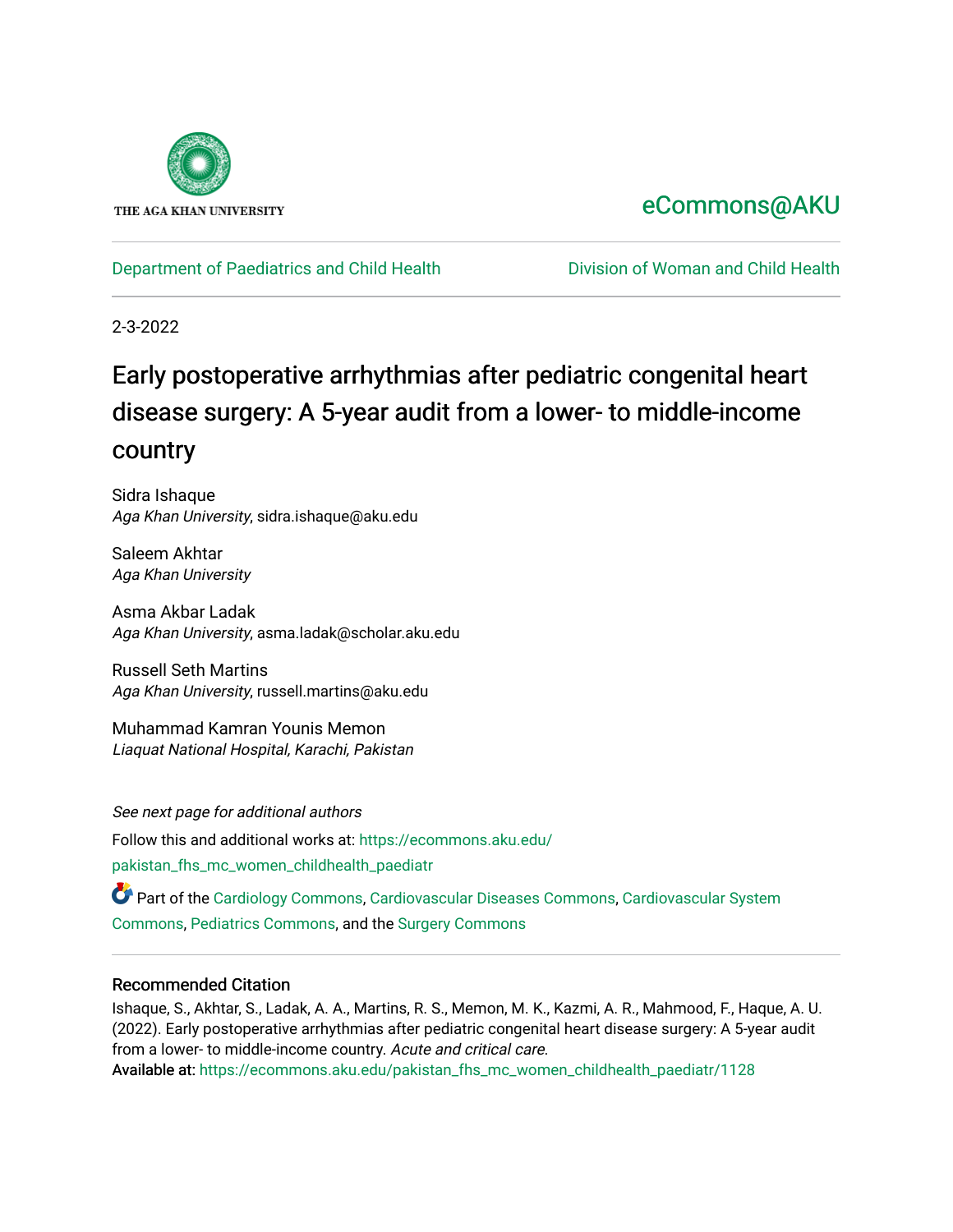### Authors

Sidra Ishaque, Saleem Akhtar, Asma Akbar Ladak, Russell Seth Martins, Muhammad Kamran Younis Memon, Alisha Raza Kazmi, Fatima Mahmood, and Anwar Ul Haque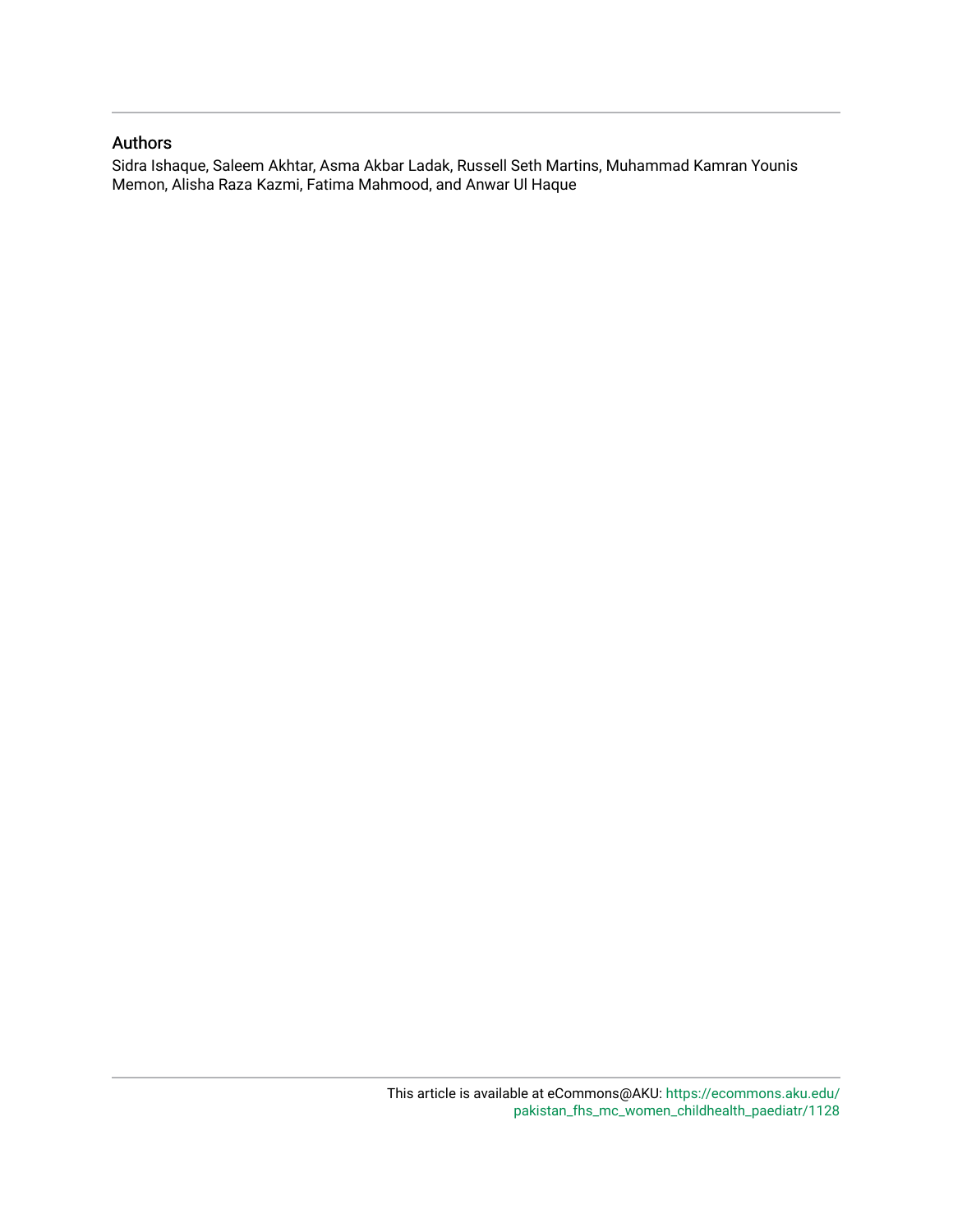

# **Early postoperative arrhythmias after pediatric congenital heart disease surgery: a 5-year audit from a lower- to middle-income country**

# Sidra Ishaque<sup>1</sup>, Saleem Akhtar<sup>1</sup>, Asma Akbar Ladak<sup>2</sup>, Russell Seth Martins<sup>2</sup>, Muhammad Kamran Younis Memon<sup>3</sup>, **Alisha Raza Kazmi2 , Fatima Mahmood2 , Anwar ul Haque3**

<sup>1</sup> Department of Pediatrics and Child Health, Aga Khan University Hospital, Karachi; <sup>2</sup> Aga Khan University, Karachi; <sup>3</sup> Department of Pediatrics, Liaquat National *Hospital, Karachi, Pakistan*

**Background:** Arrhythmias are known complication after surgery for congenital heart disease (CHD). This study aimed to identify and discuss their immediate prevalence, diagnosis and management at a tertiary care hospital in Pakistan.

**Methods:** A retrospective study was conducted at a tertiary care hospital in Pakistan between January 2014 and December 2018. All pediatric (<18 years old) patients admitted to the intensive care unit and undergoing continuous electrocardiographic monitoring after surgery for CHD were included in this study. Data pertaining to the incidence, diagnosis, and management of postoperative arrhythmias were collected.

**Results:** Amongst 812 children who underwent surgery for CHD, 185 (22.8%) developed arrhythmias. Junctional ectopic tachycardia (JET) was the most common arrhythmia, observed in 120 patients (64.9%), followed by complete heart block (CHB) in 33 patients (17.8%). The highest incidence of early postoperative arrhythmia was seen in patients with atrioventricular septal defects (64.3%) and transposition of the great arteries (36.4%). Patients were managed according to the Pediatric Advanced Life Support guidelines. JET resolved successfully within 24 hours in 92% of patients, while 16 (48%) patients with CHB required a permanent pacemaker.

**Conclusions:** More than one in five pediatric patients suffered from early postoperative arrhythmias in our setting. Further research exploring predictive factors and the development of better management protocols of patients with CHB are essential for reducing the morbidity and mortality associated with postoperative arrhythmia.

**Key Words:** arrhythmias; congenital heart disease; junctional ectopic tachycardia; postoperative complications

# **INTRODUCTION**

Cardiac arrhythmias, which are alterations in heart rate or rhythm, are a well-known postoperative complication in children undergoing cardiac surgery, particularly congenital heart disease (CHD) surgery [\[1\]](#page-8-0). Arrhythmias often necessitate an intervention, such as a change in medication, the use of a temporary or permanent pacemaker, or electrical cardioversion/

# **Original Article**

Received: November 17, 2020 Revised: November 28, 2021 Accepted: December 1, 2021

#### **Corresponding author**

Saleem Akhtar Department of Pediatrics and Child Health, Aga Khan University Hospital, Stadium Rd, P.O. Box 3500, Karachi 74800, Pakistan Tel: +92-21-3486-2267 Fax: +92-21-3493-4294 E-mail: saleem.sadqani@aku.edu

Copyright © 2022 The Korean Society of Critical Care Medicine

This is an Open Access article distributed under the terms of Creative Attributions Non-Commercial License (https:// creativecommons.org/li-censes/by-nc/4.0/) which permits unrestricted noncommercial use, distribution, and reproduction in any medium, provided the original work is properly cited.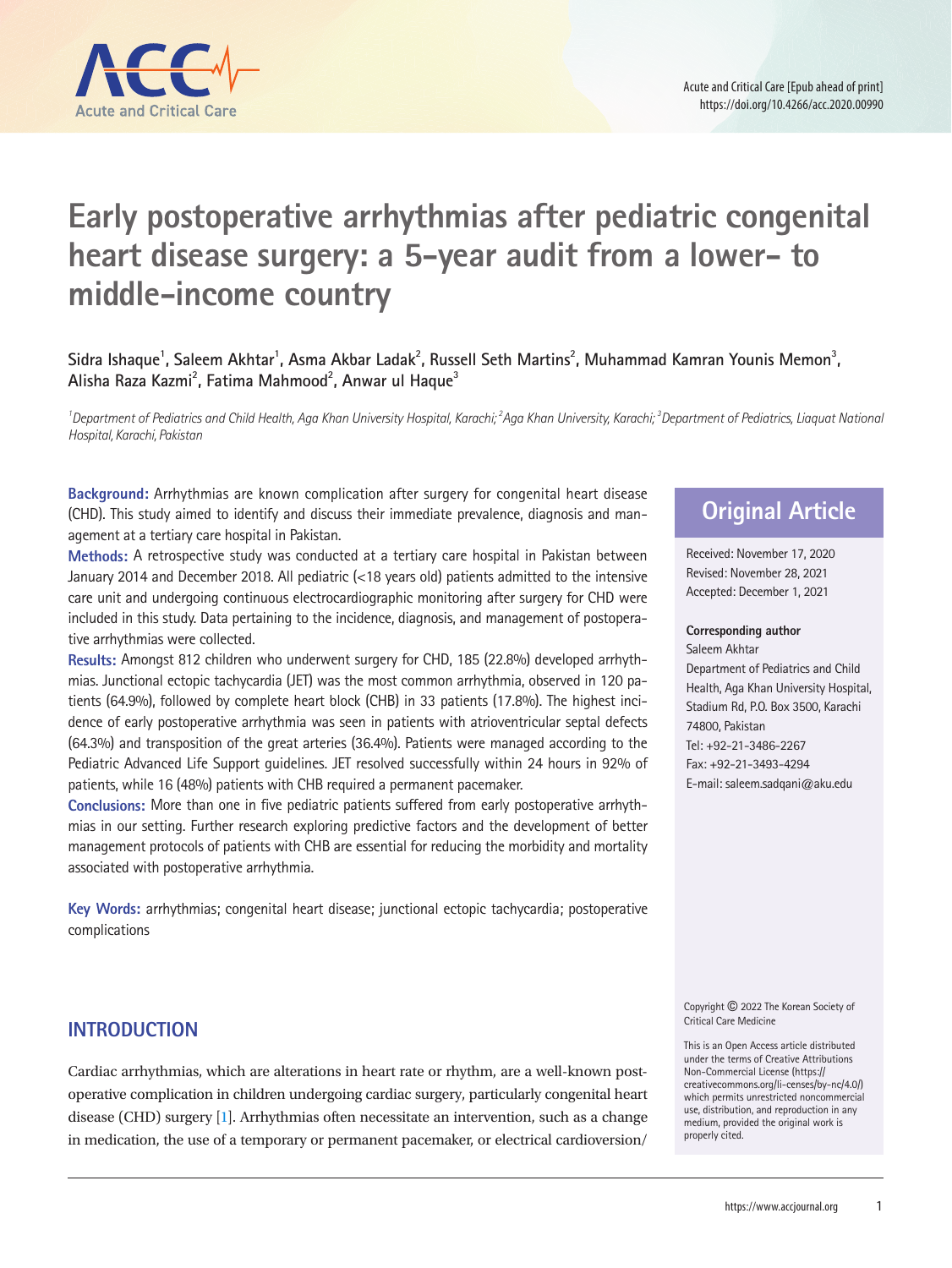defibrillation [\[2](#page-8-1)]. Existing literature suggests an incidence of 7.3%–48% in early post operative period [\[3](#page-8-2)[-6\]](#page-8-1). Most of these arrhythmias are transient but can be a cause of substantial morbidity and mortality [\[7](#page-8-3)]. Arrhythmias in the postoperative period can be attributed to patient-related risk factors, such as the nature and complexity of CHD itself, and surgery-associated risk factors, such as myocardial incision, sutures placed close to the conduction system, electrolyte disturbances, catecholamine stimulation, cardiopulmonary bypass (CPB)-related inflammation, residual hemodynamic impairment, and arrhythmogenic effects of drugs used commonly during postoperative care [[7](#page-8-3)-[9](#page-8-4)]. While both tachyarrhythmia and bradyarrhythmia may be seen postoperatively, junctional ectopic tachycardia (JET) remains the most common postoperative arrhythmia [\[10\]](#page-8-5).

A study by Talwar et al. [\[11](#page-8-6)] in India found the incidence of postoperative arrhythmias after pediatric cardiac surgery to be 7.5%, with the most common being JET (46.6%). Similarly, a study from Turkey reported an arrhythmia incidence of 8.8%, with 41.2% of cases being JET [\[6\]](#page-8-1). However, another study from India by Jain et al. [\[12\]](#page-8-7) documented an incidence of 14.4%, with complete heart block (CHB) being the most common (36.4%). Meanwhile, though other countries within the region have studied the prevalence of arrhythmias in the early postoperative period after surgery for pediatric CHD, there exists a dearth of data available from Pakistan. Thus, our study aims to describe the distribution of the types of arrhythmias seen in the immediate postoperative period in the pediatric population undergoing surgery for CHD at a tertiary care hospital in Pakistan. In addition, we also discuss our experience in the management of postoperative arrhythmias at our institution.

## **MATERIALS AND METHODS**

### **Study Setting and Sample**

This retrospective study included all pediatric patients who were operated upon for CHD and admitted postoperatively to the pediatric cardiac intensive care unit (PCICU) at the Aga Khan University Hospital, Karachi, between January 2014 and December 2018. The study was reviewed and approved by the Ethics Review Committee of Aga khan university Hospital prior to data collection. Informed consent was waived as this was a retrospective chart review by the Ethics Review Committee.

Participating children were under the joint care of the critical care consultant, cardiologists, and cardiothoracic surgeons. Patients were put on continuous electrocardiographic (ECG)

### *KEY MESSAGES*

■ We report a 22.8% rate of postoperative arrhythmias in patients who underwent surgery for congenital heart disease.

CCM

- Junctional ectopic tachycardia was the most common arrhythmia (65%), followed by complete heart block  $(17.8\%).$
- Postoperative arrhythmia was seen most commonly in patients with atrioventricular septal defects (64.3%) and transposition of the great arteries (36.4%).

equipment connected to a central monitoring station. Patients were excluded if they had any preoperative arrhythmia or preexisting heart block, if they had received any anti-arrhythmic therapy before admission to the PCICU, or if they expired within 24 hours postoperatively without experiencing an arrhythmia.

### **Data Collection**

Data were collected on a structured proforma. Variables include demographics (age, sex), anthropometric measures (weight, height), type of heart disease operated upon (congenital, acquired), Risk Adjustment for Congenital Heart Surgery 1 (RACHS-1) score [\[13](#page-8-8)], type of surgical procedure, perioperative parameters (CPB time, aortic cross-clamp time), and postoperative data (vasoactive inotropic score [1×dopamine dose {μg/ kg/min}, 100×epinephrine dose {μg/kg/min}], duration of mechanical ventilation, PCICU and hospital lengths of stay). Age was categorized as 1 month up to including 1 year (infants), greater than 1 year up to including 6 years (early childhood), greater than 6 years up to including 12 years (late childhood), or greater than 12 years up to including 18 years (adolescence) so as to provide a holistic representation of the spectrum of patients' ages seen in our setting.

For all patients included, postoperative ECGs were analyzed in accordance with standard clinical practice during their stay in the cardiac intensive care unit. The standard ECG tracings were analyzed independently by cardiologist (SA) and intensivist (AH), and inter-rater reliability was assessed by the calculation of Cohen's kappa. A kappa value of 0.96 indicated excellent agreement between the two observers.

The presence of arrhythmia was defined as any change in heart rate or rhythm other than sinus either lasting for more than 30 seconds or necessitating an intervention to revert it to sinus rhythm or to control high heart rate. An early postoperative arrhythmia was defined as any such rate or rhythm ab-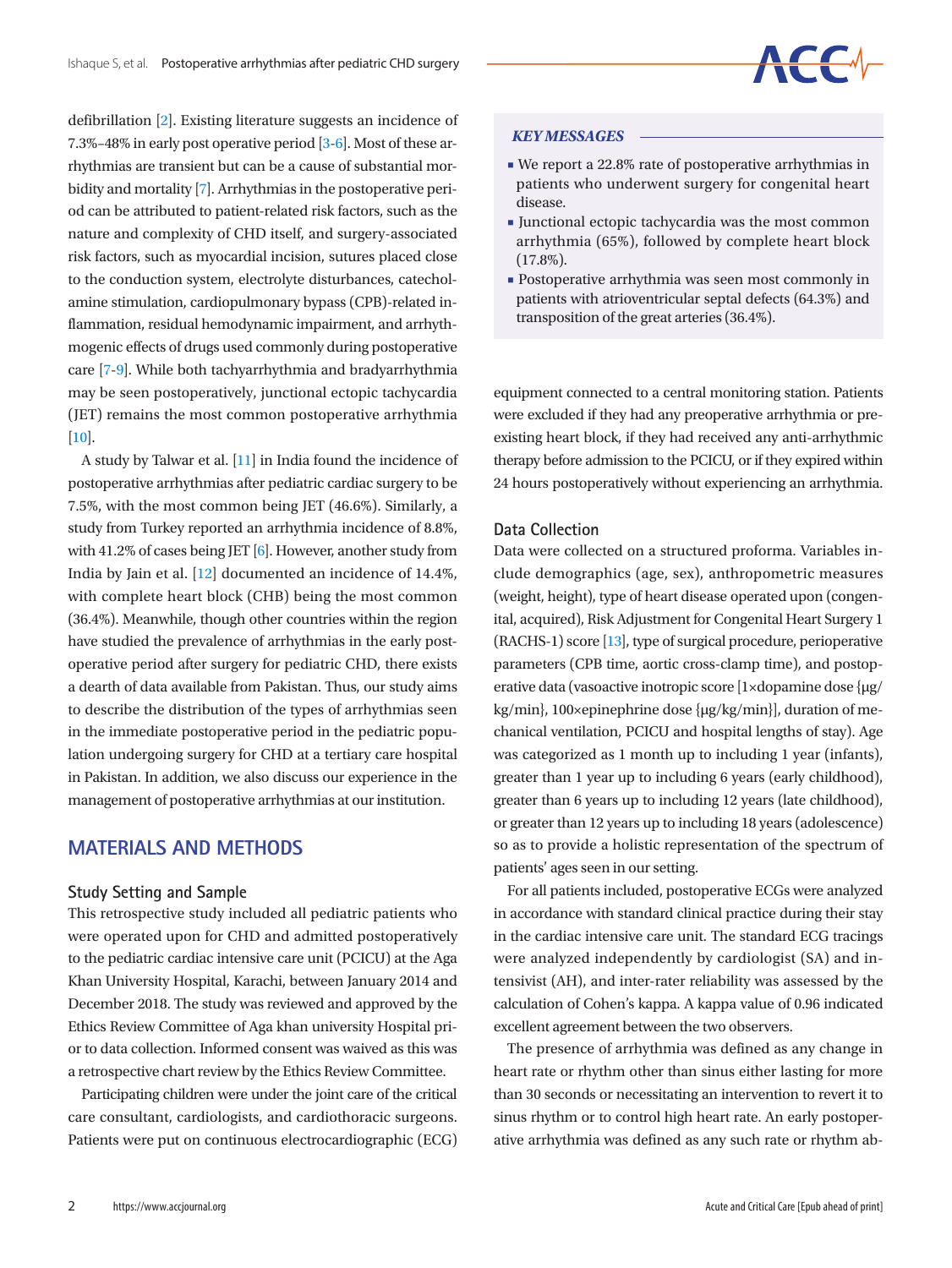# $\begin{array}{ccc} \begin{array}{ccc} \end{array} & \begin{array}{ccc} \end{array} & \begin{array}{ccc} \end{array} \end{array}$

normality documented within the first 24 hours after surgery. All types of arrhythmias were included in this study, including supraventricular tachycardia, reentrant tachycardia, JET, atrial flutter/fibrillation, ventricular tachycardia, ventricular fibrillation, second- and third-degree atrioventricular block, and premature ventricular contractions. For the purpose of this study, frequent premature ventricular beats were considered to be significant if their number exceeded 10 per minute. For each case of arrhythmia, the onset, type, and treatment modality were recorded. Patients were monitored using bedside monitors in the PCICU.

The management team at our institution consists of an intensivist, cardiologist, cardiothoracic surgeon, and PCICU bedside care provider (who provides basic life support and pediatric advanced life support [\[14\]](#page-8-9) and is a Pediatric Advanced Life Support [PALS]-certified on-call senior resident from the department of pediatrics with good knowledge of ECG patterns, diagnosis, and management of arrhythmias). A focus on a multi-disciplinary team approach to managing the critically ill child is emphasized. Rhythm disturbances, once noticed, were identified by the PCICU bedside care provider, and ECG recordings were taken from either the central recorder or from a 12-lead ECG. The abnormal rhythm and rate were then discussed with the intensivist, who would then consult with the cardiologist and cardiothoracic surgeon on the management team to arrive at a conclusive diagnosis and determine the need for intervention. For all patients, levels of serum electrolytes (sodium, potassium, and ionized calcium) and lactate were measured as needed at hourly intervals from the time of PCICU admission. The decision to treat arrhythmias was made by the management team on a case-by-case basis according to the PALS guideline.

### **Data Analysis**

Data were analyzed using the IBM SPSS ver. 21.0 (IBM Corp., Armonk, NY, USA). The normality of continuous data was assessed using the Shapiro-Wilk test. Continuous variables were expressed as mean±standard deviation values, and categorical variables were expressed as frequencies and percentages. Univariate and multivariate analysis logistic regression was performed with postoperative arrhythmia as the outcome. For the purpose of regression, CBP and aortic cross-clamp times were dichotomized using cut-offs of greater than 120 minutes and greater than 60 minutes (chosen by consensus of cardiac surgeons and anesthesiologists at the Aga Khan University Hospital), respectively, while the RACHS-1 category was dichotomized as less than category 3 or as category 3 or above, respectively. Variables with a P-value of less than 0.25 in the univariate regression were included in the adjusted multivariable model. A P-value of less than 0.05 was considered to be statistically significant for all analyses.

## **RESULTS**

### **Preoperative, Intraoperative, and Postoperative Characteristics**

A total of 812 pediatric patients underwent open cardiac surgeries for CHD between January 2014 and December 2018. Of these, 518 children (63.8%) were male, and the majority were aged between 1 and 6 years (54.4%) or 6 and 12 years (30.9%). The most common diagnoses were ventricular septal defects (VSDs; 48.5%), tetralogy of Fallot's (TOF; 33.5%), and atrial septal defect (7%). Intraoperatively, the average CPB time and aortic cross-clamp time were 140.4±70.2 minutes and 55.6±27.4 minutes, respectively. Postoperatively, the average duration of ventilation was 32.4±30.2 hours and the average PCICU length of stay was 4.8±2.4 days. Early postoperative arrhythmias occurred in 185 patients (22.8%). Patient preoperative, intraoperative, and postoperative characteristics are described in [Table 1](#page-5-0). The prevalence rates of arrhythmias associated with different congenital heart defects among our patient cohort are presented in [Table 2.](#page-5-1)

### **Incidence and Distribution of Arrhythmias**

Amongst the 185 patients with arrhythmias in the early postoperative period, JET was the most frequently observed rhythm abnormality (n=120, 64.9%), followed by CHB in 33 patients (17.8%). The distribution of arrhythmias is shown in [Figure 1.](#page-5-2) With respect to the type of CHD [\(T](#page-6-0)able 2), the greatest incidence of early postoperative arrhythmia was seen in patients with atrioventricular septal defects (AVSDs; 64.3%), transposition of the great arteries (36.4%), anomalous left coronary artery from the pulmonary artery (33.3%), and TOF  $(19.1\%)$ .

### **Risk Factors and Associated Analysis**

During multivariable analysis, a CPB time of greater than 120 minutes (odds ratio [OR], 2.32; 95% confidence interval [CI], 1.82–4.14), total duration of surgery (OR, 4.33; 95% CI, 2.81– 7.14), serum lactate (OR, 3.43; 95% CI, 1.65–5.09), vasoactive inotropic score (OR, 2.51; 95% CI, 1.21–3.72), and RACHS-1 category of greater than 3 (OR, 2.23; 95% CI, 1.83–4.08) were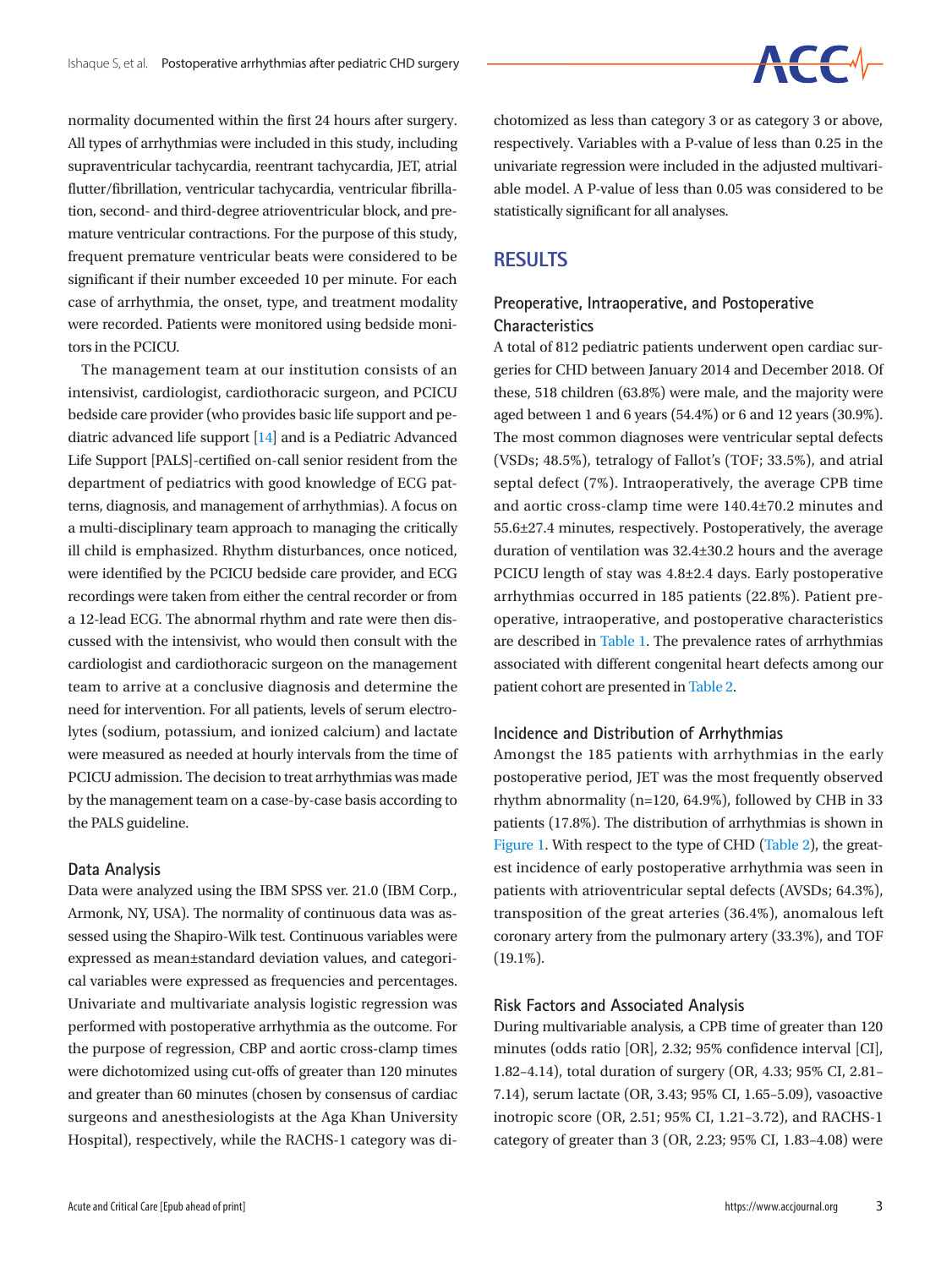<span id="page-5-0"></span>

|  |  | Table 1. Preoperative, intraoperative, and postoperative characteristics |  |  |  |
|--|--|--------------------------------------------------------------------------|--|--|--|
|--|--|--------------------------------------------------------------------------|--|--|--|

| Variable                                                    | Value (n=812)   |
|-------------------------------------------------------------|-----------------|
| Age group                                                   |                 |
| 1 mo to $\leq$ 1 yr (infant)                                | 46(5.7)         |
| $>1$ to $\leq 6$ yr (early childhood)                       | 442 (54.4)      |
| $>6$ to $\leq$ 12 yr (late childhood)                       | 251 (30.9)      |
| $>12$ to $\leq$ 18 yr (adolescence)                         | 73 (9.0)        |
| Sex                                                         |                 |
| Male                                                        | 518 (63.8)      |
| Female                                                      | 294 (36.2)      |
| Weight (kg)                                                 | $12.7 + 13.5$   |
| Length/height (cm)                                          | 78.2±15.4       |
| Diagnosis                                                   |                 |
| Ventricular septal defect                                   | 394 (48.5)      |
| Tetralogy of Fallot                                         | 272 (33.5)      |
| Atrial septal defect                                        | 57(7.0)         |
| Atrioventricular septal defect                              | 14(1.7)         |
| Transposition of the great arteries                         | 11(1.4)         |
| Coarctation of aorta/interrupted aortic arch                | 18(2.2)         |
| Anomalous left coronary artery from the pulmonary<br>artery | 3(0.3)          |
| Miscellaneous (single-ventricle physiology)                 | 43(5.3)         |
| Cardiopulmonary bypass time (min)                           | $140.4 + 70.2$  |
| Aortic cross-clamp time (min)                               | 55.6±27.4       |
| Duration of mechanical ventilation (hr)                     | $32.4 \pm 30.2$ |
| Vasoactive inotropic score                                  | 18.5±12.2       |
| Temperature during surgery (°C)                             | $30.8 \pm 2.8$  |
| Duration of surgery (hr)                                    | $5.5 \pm 1.2$   |
| Early postoperative arrhythmias                             | 185 (22.8)      |
| PCICU stay (day)                                            | $4.8 + 2.4$     |

found to be independent risk factors for the development of postoperative arrhythmias [\(Table 3](#page-6-1)).

### **Management and Outcomes**

While none of the early postoperative CHB events were hemodynamically significant, temporary cardiac pacing was required in all patients with CHB. Seventeen patients (52%) recovered within 10 days of dexamethasone therapy, while the remaining 16 (48%) required a permanent pacemaker since the CHB persisted for more than 10 days.

<span id="page-5-2"></span>

**Figure 1.** Types of early postoperative arrhythmias.

| Type of arrhythmias | TOF $(n=272)$ | $VSD(n=394)$   | $ASD(n=57)$ | $AVSD(n=14)$   | $TGA(n=11)$ | $COA/IAA(n=18)$ | $ALCAPA (n=3)$ |
|---------------------|---------------|----------------|-------------|----------------|-------------|-----------------|----------------|
| Overall             | 52(19.1)      | 26(6.6)        | 4(7.0)      | 9(64.3)        | 4(36.4)     | 3(16.7)         | 1(33.3)        |
| <b>JET</b>          | 37(13.6)      | 26(6.6)        | 2(3.5)      | 3(21.4)        | 4(36.4)     | 3(16.7)         | $\mathbf{0}$   |
| VT                  | 11(4.0)       | $\Omega$       | $\Omega$    | $\mathbf 0$    | $\Omega$    | $\Omega$        | 1(33.3)        |
| VF                  | $\Omega$      | $\Omega$       | $\Omega$    | $\Omega$       | $\Omega$    | $\Omega$        | $\mathbf{0}$   |
| <b>CHB</b>          | 2(0.7)        | $\Omega$       | $\Omega$    | 6(42.9)        | $\Omega$    | $\Omega$        | $\Omega$       |
| <b>MAT</b>          | 1(0.4)        | $\Omega$       | $\Omega$    | $\overline{O}$ | $\Omega$    | $\Omega$        | $\overline{0}$ |
| EAT                 | 1(0.4)        | $\Omega$       | $\Omega$    | $\Omega$       | $\Omega$    | $\Omega$        | $\Omega$       |
| <b>SVT</b>          |               | $\overline{0}$ | 2(3.5)      | $\Omega$       | $\Omega$    | $\Omega$        | $\overline{0}$ |

<span id="page-5-1"></span>**Table 2.** Frequency of different types of arrhythmias across different CHD<sup>a</sup>

Values are presented as number (%) or mean±standard deviation.

PCICU: pediatric cardiac intensive care unit.

Values are presented as number (%).

CHD: congenital heart disease; TOF: tetralogy of Fallot; VSD: ventricular septal defect; ASD: atrial septal defect; AVSD: atrioventricular septal defect; TGA: transposition of the great arteries; COA: co-arctation of aorta; IAA: interrupted aortic arch; ALCAPA: anomalous left coronary artery from the pulmonary artery; JET: junctional ectopic tachycardia; VT: ventricular tachycardia; VF: ventricular fibrillation; CHB: complete heart block; MAT: multifocal atrial tachycardia; EAT: ectopic atrial tachycardia; SVT: supraventricular tachycardia.

<sup>a</sup>Diagnoses categorized as "miscellaneous" not shown.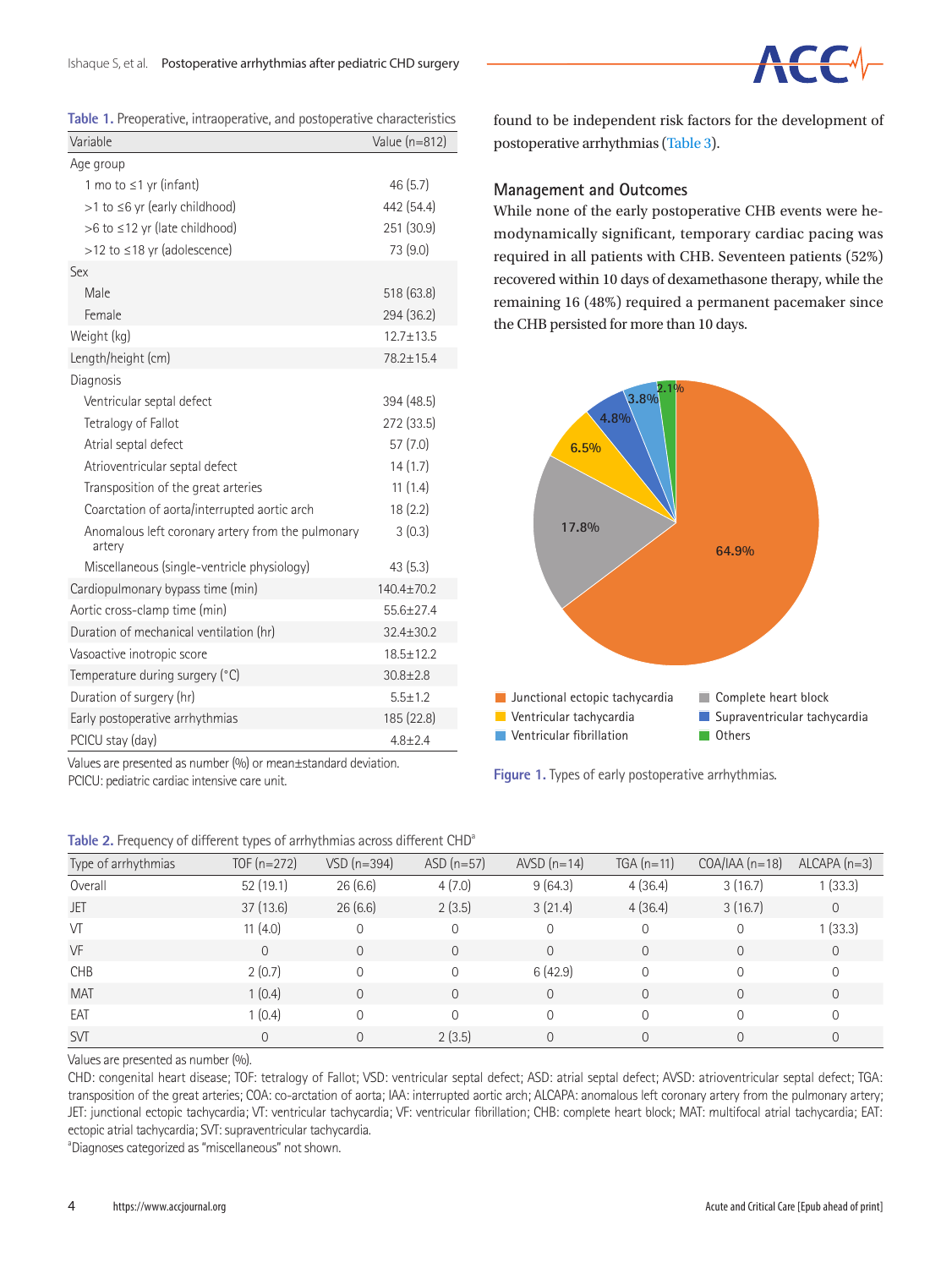<span id="page-6-0"></span>

**Figure 2.** Algorithm for the management of postoperative tachyarrhythmias in a Pakistani pediatric population after surgery for congenital heart disease. ECG: electrocardiography; VF: ventricular fibrillation; VT: ventricular tachycardia; ACLS: advanced cardiovascular life support; JET: junctional ectopic tachycardia.

Of the 120 patients with JET, 25 (21%) responded to conventional measures, including temperature control by surface cooling, pain control, withdrawal of inotropes, and electrolyte correction [\(Figure 2\)](#page-6-0). Two patients reverted to sinus rhythm once they recovered from low cardiac output syndrome; the rest were converted to normal sinus rhythm after receiving an amiodarone loading dose of 5 μg/kg/min bolus, followed by 10 μg/kg/min by intravenous infusion in cases that were unresponsive to other treatment modalities. JET resolved successfully within 24 hours in 92% of patients.

Of the 185 patients with early postoperative arrhythmias, 145 (78%) converted to sinus rhythm within the first 24 hours.

<span id="page-6-1"></span>**Table 3.** Risk factors for arrhythmia in the study identified on multivariable logistic regression analysis

| Variable                                | Adjusted odds ratio<br>(95% Cl) | P-value |
|-----------------------------------------|---------------------------------|---------|
| Age (yr)                                | $3.35(2.29 - 5.64)$             | 0.492   |
| $CBP$ time $>120$ min                   | $2.32(1.82 - 4.14)$             | < 0.005 |
| $ACC$ time $>60$ min                    | $1.97(0.68 - 2.66)$             | 0.432   |
| Surgery duration (hr)                   | $4.33$ $(2.81 - 7.14)$          | < 0.001 |
| Duration of mechanical ventilation (hr) | $1.34(0.39 - 1.76)$             | 0.863   |
| RACHS-1 category $\geq$ 3               | $2.23(1.83 - 4.08)$             | 0.046   |
| Serum lactate (mmol/L)                  | $3.43(1.65 - 5.09)$             | 0.003   |
| Heart rate (beats/min)                  | 1.89 (1.05-3.94)                | 0.120   |
| <b>VIS</b>                              | $2.51(1.21-3.72)$               | < 0.001 |

CI: confidence interval; CBP: cardiopulmonary bypass; ACC: aortic crossclamp; RACHS-1: Risk Adjustment for Congenital Heart Surgery 1; VIS: vasoactive-inotropic score.

Following AVSD repair, two patients died of low cardiac output syndrome secondary to refractory JET. Five patients with TOF and one patient with VSD also expired due to arrhythmia-induced low cardiac output syndrome. One patient died later on during the course of hospitalization, although the cause of death could not be attributed directly to an arrhythmia. These eight patients (4.3%) constituted the only deaths in our cohort with postoperative arrhythmias. However, a total of 18 patients (2.9%) amongst those without postoperative arrhythmias died.

If the observed rate and rhythm disturbances were found to be benign (infrequent premature ventricular contractions/ ventricular bigeminy/atrial premature contractions/short run of ventricular tachycardia), patients were managed with a "watchful waiting" policy involving routine de-escalation/ withdrawal of exogenous catecholamines and routine measures to control hyperthermia. Most of the rhythm disturbances could eventually be treated using the PALS guidelines.

### **DISCUSSION**

Postoperative arrhythmias are a well-known complication in children, particularly after surgery for CHD. This study explored the incidence, diagnosis, and management of common rhythm disturbances in the pediatric population following surgery for CHD repair over a 5-year period at a tertiary care hospital in Pakistan. In addition, we also discuss our experience in the management of postoperative arrhythmias at our institution.

Postoperative arrythmias can lead to higher morbidity and mortality in children [\[5](#page-8-10)[,15\]](#page-8-11). The incidence of postoperative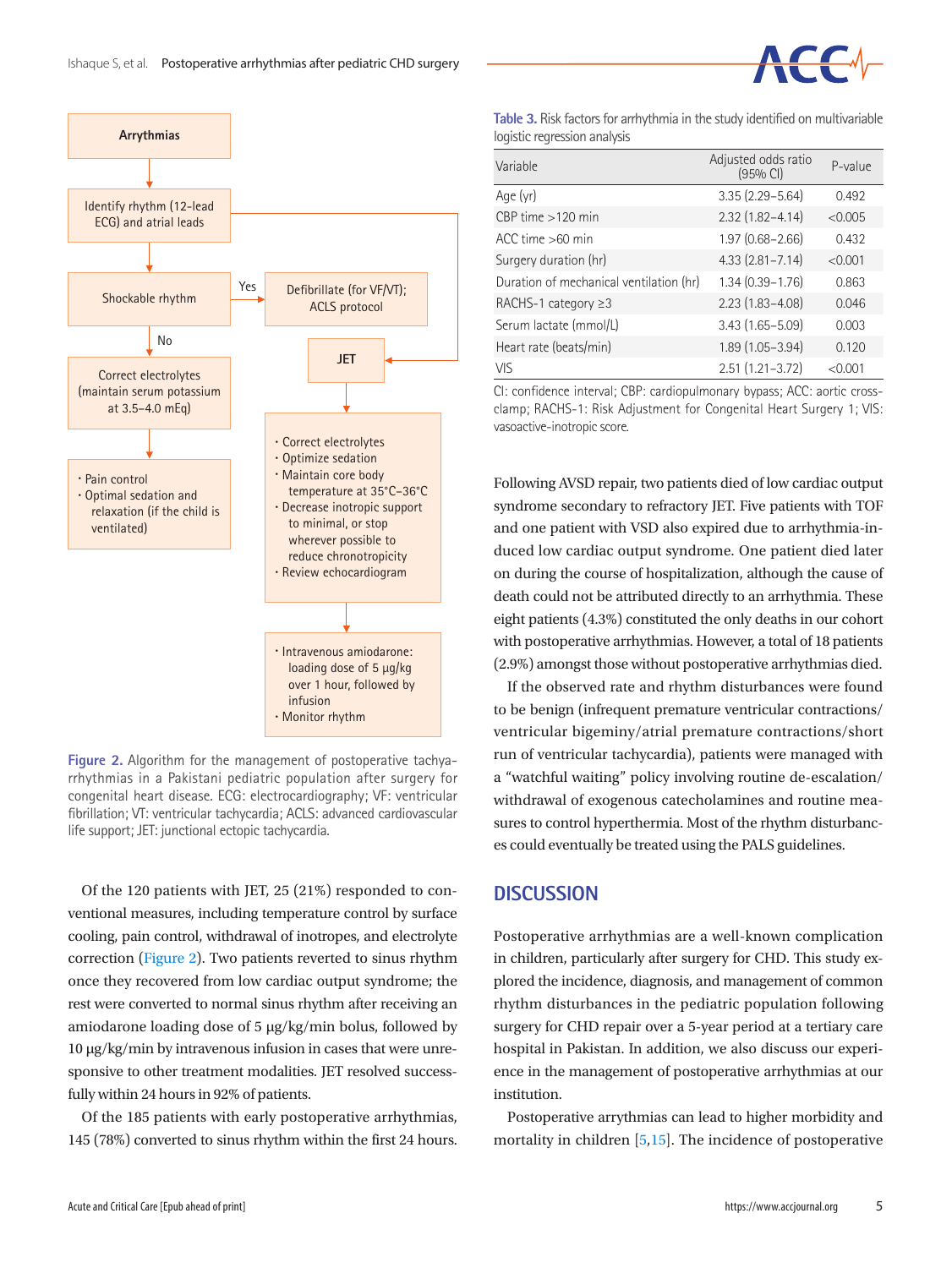$\begin{array}{ccc} \begin{array}{ccc} \begin{array}{ccc} \end{array} & \begin{array}{ccc} \end{array} & \end{array} \end{array}$ 

arrhythmias in children has been reported to be as high as 48% despite recent improvements [6[,16\]](#page-8-12). Our study shows the prevalence of hemodynamically significant arrhythmias to be 22.8%. This is higher than the rate observed in studies from other countries in the region, such as India and Turkey [6[,8,](#page-8-13)1[1,16\]](#page-8-12). However, other recent studies have offered results similar to ours [3], including a study from Bangladesh, which reported an incidence of 31% [\[17\]](#page-8-14). The relatively high incidence of arrhythmias in our study may be related to surgical factors, especially the myocardial protection techniques used in the operating theatre. The mean CPB time was 140 minutes in our study, which is higher compared to in previous studies [3], which may be a contributing factor. This highlights a challenge in low-resource settings, such as those in Pakistan, where optimal myocardial protection may not be achievable and there is a shortage of specialized perfusionists. Lastly, however, the mean length of PCICU stay was acceptable at approximately 5 days, although slightly longer than that reported in the literature. A study from the United Kingdom reported the median PCICU length of stay after pediatric cardiac surgery to be around 3 days [\[18\]](#page-8-15), while a study from Poland reported a median of 2 days [\[19\]](#page-8-16).

JET was found to be the most frequently occurring arrhythmia amongst our study patients. This finding is corroborated by previous studies from India and Turkey, with JET constituting up to 60% of recorded arrhythmias  $[6,8,11]$  $[6,8,11]$  $[6,8,11]$ . The mechanism of JET is believed to be due to direct trauma to the atrioventricular node and bundle of His, although JET also occurs in patients in whom there is no operation near the atrioventricular node. Literature suggests that the type of CHD and the surgical correction (e.g., VSD, TOF, AVSD repair) can be major causes of the development of postoperative JET [\[20](#page-8-17)[,21\]](#page-8-18). In the current study, 25 patients (21%) responded to conventional measures, whereas the rest required additional therapy in the form of amiodarone infusion. JET resolved successfully in 92% of all cases. In the study by Abdelaziz and Deraz [\[22](#page-8-19)], JET was successfully resolved in 86.5% of patients, with 57% responding to conventional measures and the remaining 43% controlled by amiodarone infusion in addition to conventional measures.

The high incidence of arrhythmias in our study may be related to surgical factors, especially the myocardial protection techniques used in the operating theatre. Most of our patients with arrhythmias had a prolonged CBP time lasting more than 100 minutes on average, an inotropic score of more than 20 points, and an elevated level postoperatively. The relatively high incidence in some, but not all reports, may be related to a variability of arrhythmias chosen for analysis.

CHB accounted for 33% of the arrhythmias in our patient cohort. Atrioventricular block is common in surgeries involving manipulation around the conducting system. CHB following surgical repair may be transient or permanent. In the current study, approximately half of our CHB cases recovered within 10 days on steroids, with the remaining patients requiring permanent pacemakers. Since the numbers are more or less equal, further studies are required to establish the effectiveness of steroids and optimal timing and indications for pacemaker placement in patients who develop CHB.

This was a single-center study, and its findings may not be generalizable to other centers in Pakistan or elsewhere in the world. Moreover, we did not record or report exact times by which arrhythmias reverted to normal sinus rhythm in patients. In conclusion, more than one in five pediatric patients suffered from early postoperative arrhythmias in our setting. Further research exploring predictive factors and the development of better management protocols of patients with CHB are essential for reducing the rates of morbidity and mortality associated with postoperative arrhythmia in Pakistan.

## **CONFLICT OF INTEREST**

No potential conflict of interest relevant to this article was reported.

### **ORCID**

Sidra Ishaque https://orcid.org/0000-0003-2620-2607 Saleem Akhtar https://orcid.org/0000-0002-5897-2748 Muhammad Kamran Younis Memon

Asma Akbar Ladak https://orcid.org/0000-0002-4882-1874 Russell Seth Martins https://orcid.org/0000-0001-7713-3432 https://orcid.org/0000-0003-0603-7595

Alisha Raza Kazmi https://orcid.org/0000-0002-2301-9340 Fatima Mahmood https://orcid.org/0000-0002-0449-076X Anwar ul Haque https://orcid.org/0000-0003-3969-708X

# **AUTHOR CONTRIBUTIONS**

Conceptualization: SI, SS, AUH. Data curation: SI, SS, ARK, FM. Formal analysis: SI, RSM. Methodology: SI, SS, MKYM. Project administration: SI, SS, AUH. Writing–original draft: SI, AAL, RSM, MKYM, ARK, FM, AUH. Writing–review & editing: SI, SS, AAL, RSM.